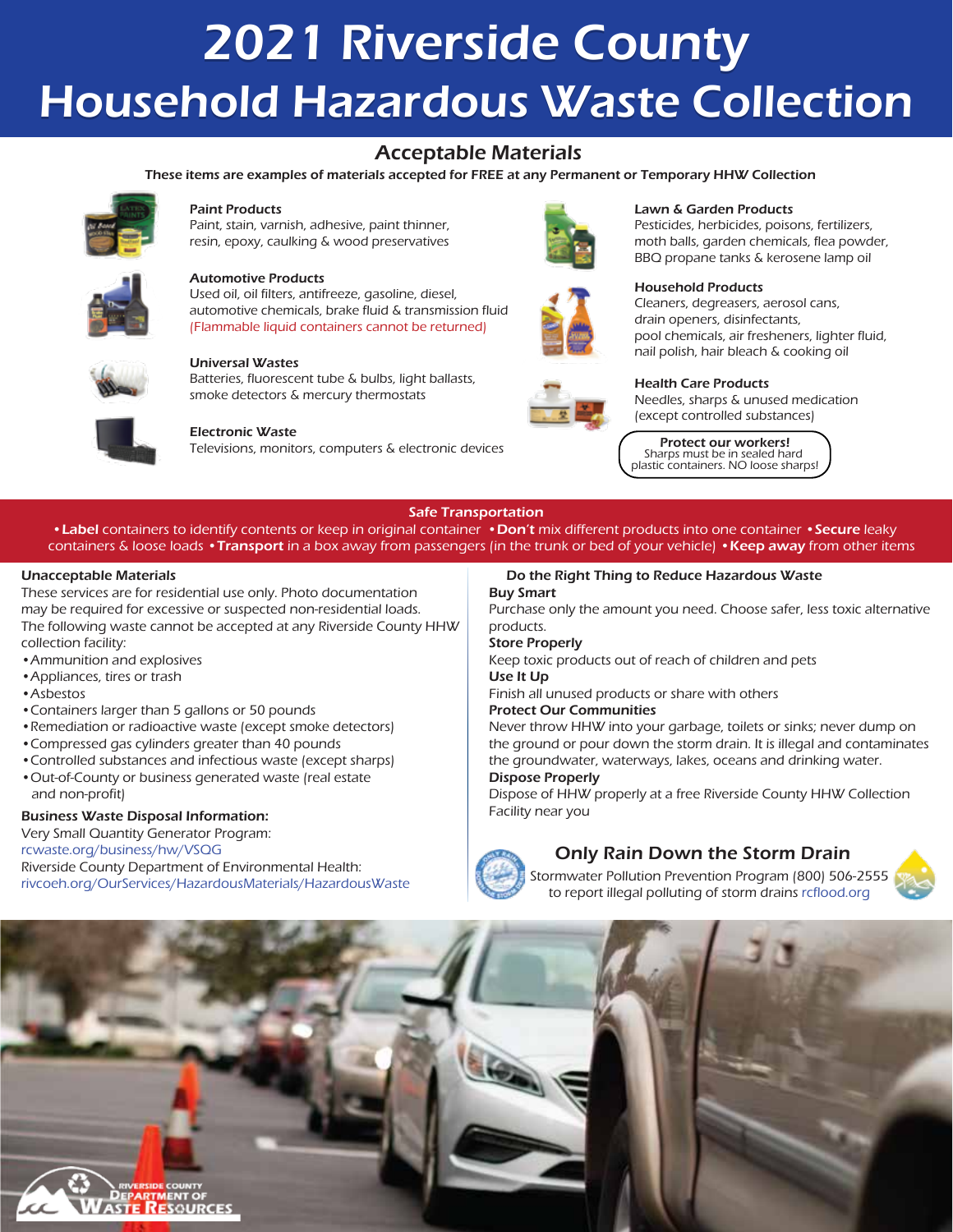

# **HHW Collection Facilities**

Permanent HHW Collection Facilities

For holiday schedule or additional details see<www.rcwaste.org>or call (951) 486-3200. It is illegal to transport more than 15 gallons or 125 pounds of HHW per trip. All sites will accommodate multiple trips if storage capacity and facility staffing allows.

### Agua Mansa PHHWCF

1780 Agua Mansa Road, Jurupa Valley, 92509 Non-Holiday weekend Saturdays only 9:00 AM to 2:00 PM

### Lake Elsinore PHHWCF

512 North Langstaff Street, Lake Elsinore, 92530 October - May: 9:00 AM to 2:00 PM June - September: 7:00 AM to 12:00 PM

### Operating Dates:

02/06/21, 03/06/21, 04/03/21, 05/01/21 06/05/21, 07/10/21, 08/07/21, 09/11/21 10/02/21, 11/06/21, 12/04/21

### Palm Springs PHHWCF

1100 Vella Road, Palm Springs, 92264 Non-Holiday weekend Saturdays only October - May: 9:00 AM to 2:00 PM June - September: 7:00 AM to 12:00 PM

### Lamb Canyon PHHWCF

16411 Lamb Canyon Road, Beaumont, 92223 9:00 AM to 2:00 PM

Operating Dates: 01/16/21, 02/20/21, 03/20/21, 04/17/21 05/15/21, 06/19/21, 07/17/21, 08/21/21 09/18/21, 10/23/21, 11/20/21, 12/18/21



FREE to residents. Partially used household, yard and vehicle care products in good condition and sometimes even unopened! Availability of free products varies.

Visit us at our Agua Mansa, Lamb Canyon, Palm Springs & Lake Elsinore facilities or the Badlands ABOP on Saturdays during operating hours.

### Temporary HHW Collection Facilities

9:00 AM to 2:00 PM. It is illegal to transport more than 15 gallons or 125 pounds of Household Hazardous Waste per trip

### Anza

04/24/21 08/21/21 Anza Transfer Station 40329 Terwilliger Road, Anza, 92539

### Blythe (New Location!)

02/13/21 12/11/21 Blythe Landfill 1000 Midland Road, Blythe, 92225

### Cathedral City

02/20/21 05/08/21 09/18/21 12/18/21 Edom Hill Transfer Station 70-100 Edom Hill Road, Cathedral City, 92235

### **Coachella**

02/20/21 09/25/21 Bagdouma Park Swim Center Parking Lot 84625 Bagdad Avenue, Coachella, 92236

### Corona

03/27/21 03/28/21 10/16/21 10/17/21 Corona City Hall Parking Lot 400 South Vincentia Avenue, Corona, 92882

Good Hope / Meadowbrook 08/14/21 Goodmeadow Fire Station #9 21565 Steele Peak Drive, Perris, 92570

Idyllwild 05/15/21 09/25/21 County Road Yard 25780 Johnson Road, Idyllwild, 92549

### Indio (New Location!)

10/09/21 12/11/21 City of Indio Corporate Yard 83101 Avenue 45, Indio, CA 92201

La Quinta 02/27/21 11/20/21 South City Hall Parking Lot 78495 Calle Tampico, La Quinta, 92253

### Mead Valley 05/08/21 10/09/21 Mead Valley Community Center 21091 Rider Street, Perris, 92570

Mecca/Thermal/Oasis Area (New Location!) 04/10/21 11/13/21 Oasis Landfill 84-505 84th Avenue, Oasis, 92274

Moreno Valley 04/17/21 10/23/21 City Maintenance Yard 15670 Perris Blvd., Moreno Valley, 92551

Murrieta

03/13/21 10/30/21 Murrieta City Hall Parking Lot 1 Town Square, Murrieta, 92561

Pinyon Communities 04/10/21 11/13/21 Pinyon Flats Transfer Station South Pinyon Flats Road, Pinyon Pines, 92561

### Temecula

01/30/21 08/28/21 **CANCELLED**Temecula Valley Entrepreneur's Exchange 43200 Business Park Drive, Temecula, 92590

Riverside County Residents Only Facilities are CLOSED during inclement weather or other hazardous conditions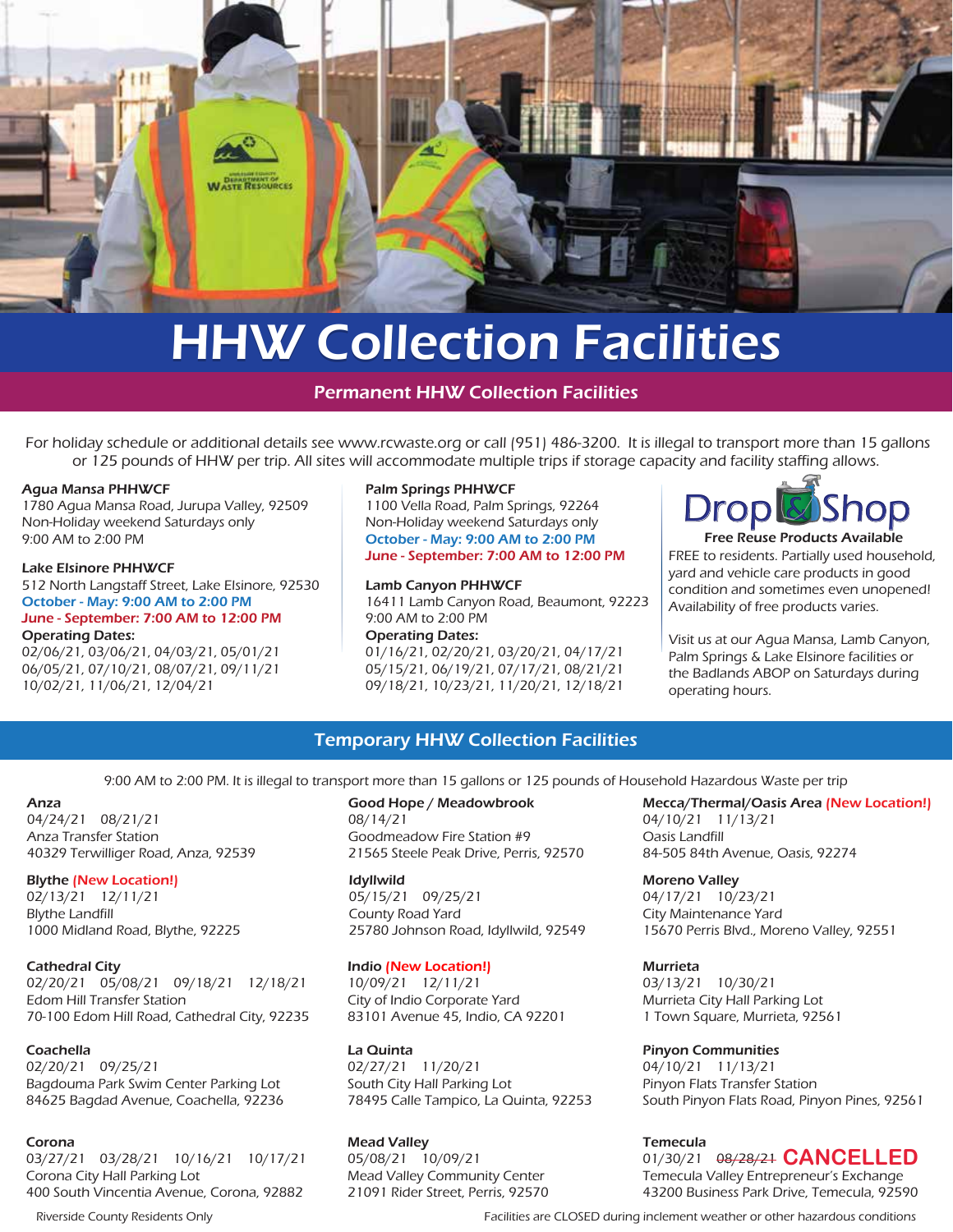

## **ABOP Collection Facilities**

### ABOP Acceptable Materials

These items are examples of materials accepted for FREE at any ABOP Collection. It is illegal to transport more than 15 gallons or 125 pounds of HHW per trip



### Antifreeze

Oil

accepted)

Antifreeze / coolant (cannot be contaminated or mixed with other waste)

Motor oil (cannot be contaminated or mixed with other waste)

or mixed with other waste) Oil Filters (heavy equipment and commercial vehicle oil filters not

Cooking Oil (cannot be contaminated





## **Batteries**

All household batteries including alkaline, rechargeable and automotive batteries.



Interior and exterior architectural paints: latex, acrylic, water-based, alkyd, oil-based, enamel (including textured coatings)

Deck coatings, floor paints, primers, sealers, undercoats, stains, shellacs, lacquers, varnishes, urethanes (single component)

Waterproofing concrete/masonry/wood sealers and repellents (not tar or bitumen-based)

Riverside County ABOP and PaintCare Facilities Additional items may be accepted on a facility specific basis. For holiday schedule or additional details see <www.rcwaste.org> or call (951) 486-3200

Beaumont - Hemet Area Lamb Canyon Landfill 16411 Lamb Canyon Road Beaumont, 92223 Open: Monday - Saturday 6:00 AM - 4:30 PM

### Moreno Valley Area

Badlands Landfill 31125 Ironwood Avenue Moreno Valley, 92555 Open: Monday - Saturday 6:00 AM - 4:30 PM

### Murrieta - Temecula Area

County Road Yard 25315 Jefferson Avenue Murrieta, 92562 Open: Non-Holiday Saturdays 9:00 AM - 2:00 PM

Other ABOP and PaintCare Facilities These facilities are not operated by the County of Riverside. Contact the facility for more information and hours of operation.

North - West Coachella Valley Edom Hill Transfer Station 70-100 Edom Hill Road Cathedral City, 92235 (760) 340-2113

### Idyllwild

Idyllwild Transfer Station 28100 Saunders Meadow Road Idyllwild, 92549 (800) 755-8112 Open 3rd Saturday of each month

### Anza

Anza Transfer Station 40329 Terwilliger Road Anza, 92539 (800) 755-8112 Open 2nd Saturday of each month

paintcare

### East Coachella Valley

Coachella Valley Transfer Station 87011 Landfill Road # A Coachella, 92236 (760) 863-4094



### Recycle Used Oil and Filters

State Certified Collection Centers provide free recycling and offer recycling incentives Find a center near you: (800) CLEAN-UP or [https://ww2.calrecycle.ca.gov/usedoil/certifiedcenters/](https://www2.calrecycle.ca.gov/UsedOil/CertifiedCenters/) Recycle Your Paint!

or call (855) 724-6809

To learn more or find a drop-off

location, please visit <www.paintcare.org>